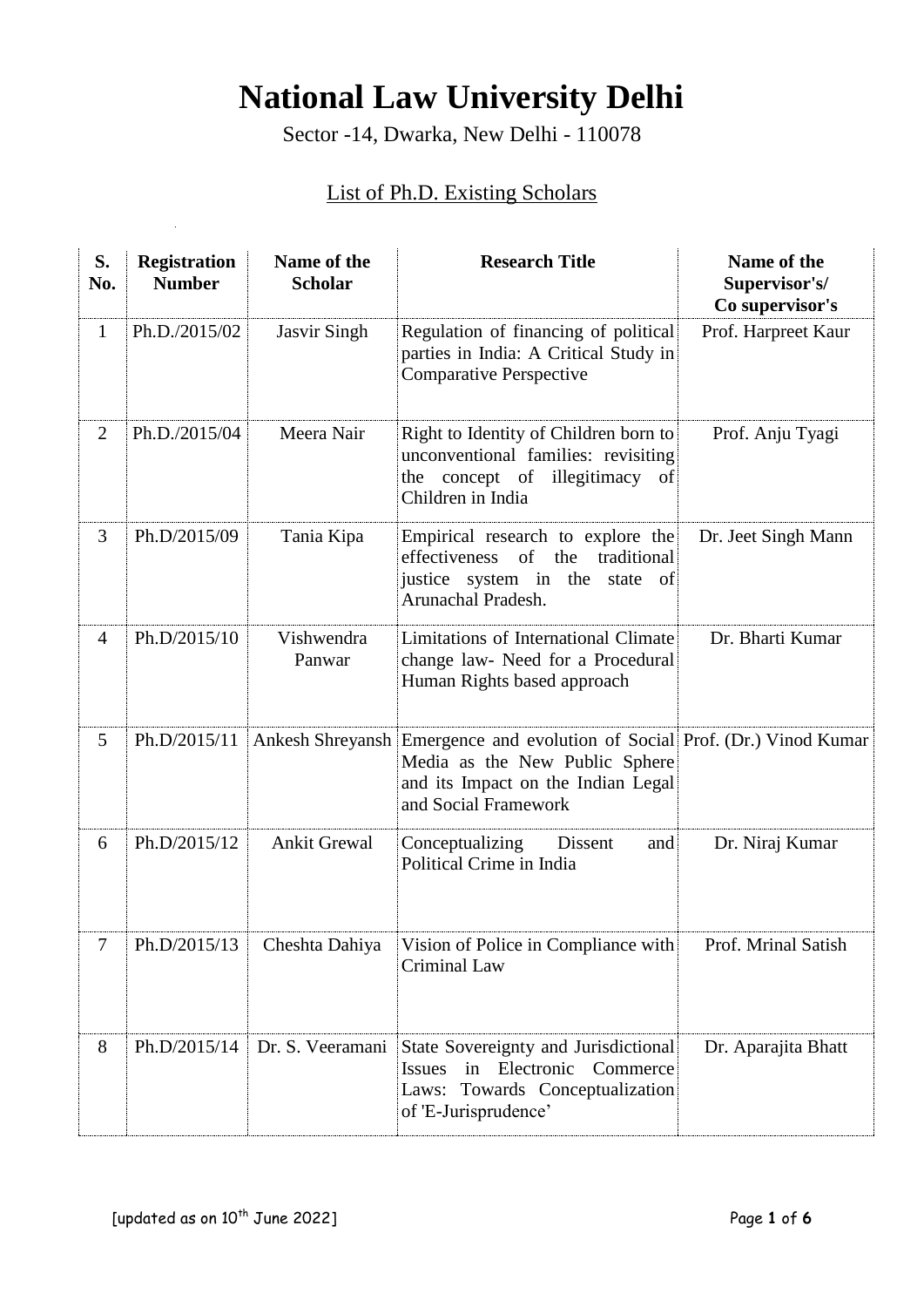| 9  | Ph.D./2016/03 | Neeraj Tiwari       | Role of Magistracy at Pre-Trial<br>Stage under the Indian Criminal<br>Justice System: A Critical Study                                                                                  | Dr. Mukul Raizada<br>Prof. B.B. Pande     |
|----|---------------|---------------------|-----------------------------------------------------------------------------------------------------------------------------------------------------------------------------------------|-------------------------------------------|
| 10 |               |                     | Ph.D./2016/05 Vaishnavi Ranjana Need for Educational Qualifications<br>for Elected Members: A Study                                                                                     | Prof. Anupama Goel                        |
| 11 | Ph.D/2017/01  | Ankita Singh        | <b>Reexamining Corporate Governance</b><br><b>Broad</b><br>under<br>Spectrum<br>οf<br>Conflicting<br>Interests<br>from<br>The<br>Perspective of Sustainability of<br>Companies in India | Prof. Harpreet Kaur                       |
| 12 | Ph.D/2017/02  | Apanjot Kaur        | Marriage Registration: Issues on<br>Validation and Jurisdiction                                                                                                                         | Prof. Anju Tyagi                          |
| 13 | Ph.D/2017/04  | Preeti Lakhera      | Permanent Establishment<br>in the<br>Digital<br>World:<br>Tax<br>Policy<br>Challenges for India                                                                                         | Prof. Anil Kumar Rai                      |
| 14 | Ph.D/2017/05  | Preetika Sharma     | Impact Analysis of GST on Tax<br>System in India: A Study with<br>special reference to Manufacturing<br>and Retail Sector                                                               | Dr. Risham Garg                           |
| 15 | Ph.D/2017/06  | Sadaf Fahim         | and<br>Ethical<br>Legal<br><b>Issues</b><br>of<br>Artificial Intelligence - A Study<br>with Reference to Regulation of<br>Autonomous Vehicles in Germany,<br>California and India       | Dr. Aparajita Bhatt<br>Prof. G. S. Bajpai |
| 16 | Ph.D/2017/07  | Vidushi Puri        | Emerging Contours of Corporate<br>Social<br>Responsibility:<br>A<br>Comparative Analysis of CSR<br>Regime in India, Nordic (Denmark,<br>Sweden, Norway and Finland) and<br>Singapore    | Dr. Ritu Gupta                            |
| 17 | Ph.D/2018/01  | Avijit Faujdar      | Digital<br>Tax Challenges of the<br>Economy – An Evaluation                                                                                                                             | Prof. Anil Kumar Rai                      |
| 18 | Ph.D/2018/02  | <b>Amit Vashist</b> | Presumption of Innocence<br>and<br>Reverse Onus: A Critical Analysis<br>of the Changing Scales of Burden of<br>Proof in India                                                           | Prof.G. S. Bajpai                         |
| 19 | Ph.D/2018/03  | Drishti Parnami     | The Emerging Concern of Artificial<br>Intelligence and Predatory Pricing<br>E-commerce<br>Industry:<br>in<br>A<br><b>Competition Law Analysis</b>                                       | Prof.Harpreet Kaur                        |
| 20 | Ph.D/2018/04  | Atipriya Gautam     | Feminist Perspectives in Criminal<br>Law: A Normative and Functional<br>Critique of the Indian Penal Code<br>and Psycho-Analysis of Judicial                                            | Prof. Srikrishna Deva<br>Rao              |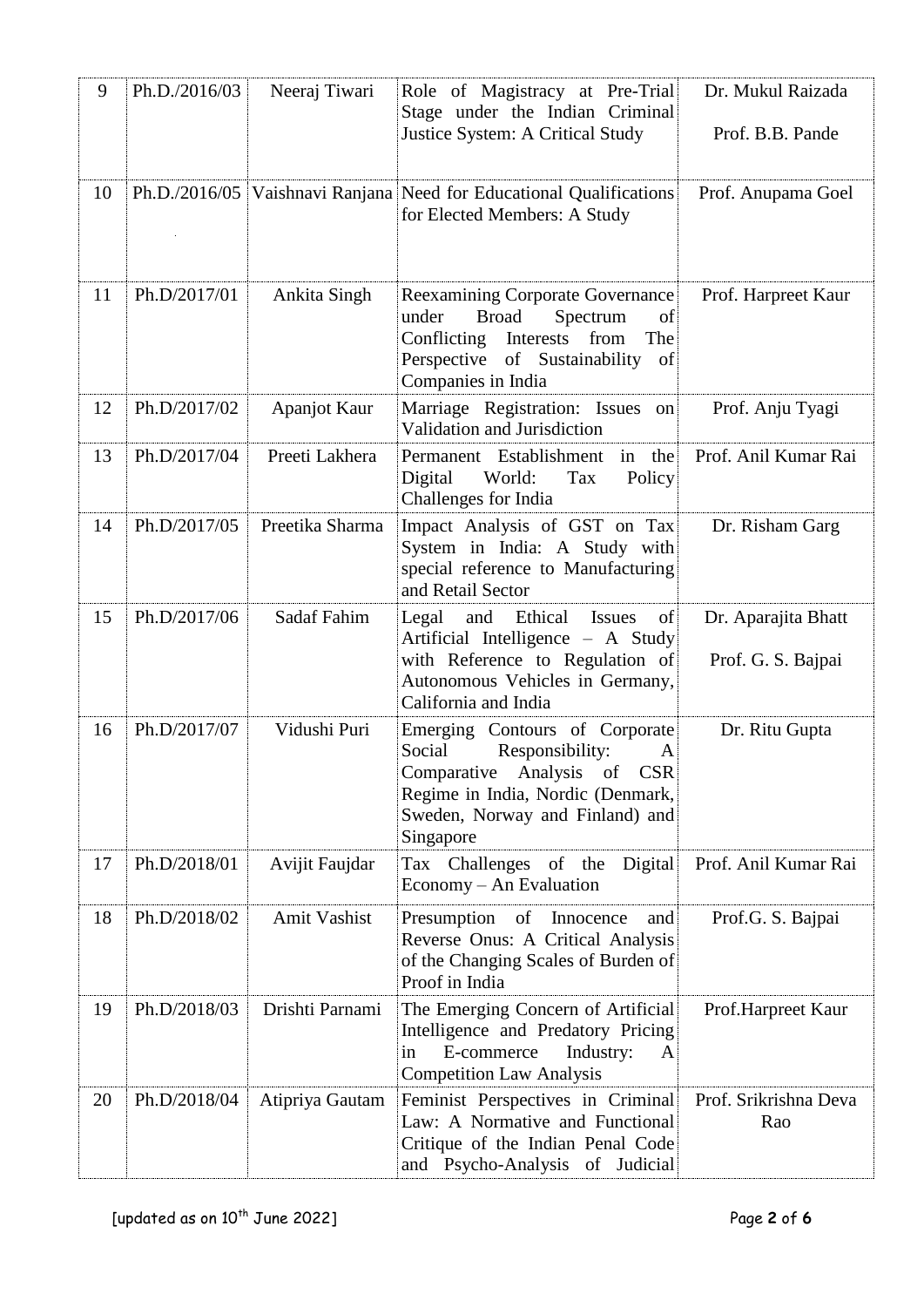|    |              |                        | Decisions                                                                                                                                                                                                                                       |                                                   |
|----|--------------|------------------------|-------------------------------------------------------------------------------------------------------------------------------------------------------------------------------------------------------------------------------------------------|---------------------------------------------------|
| 21 | Ph.D/2018/05 | Kanika Arora           | Socially<br>Responsible<br>Investing:<br>Making a Difference                                                                                                                                                                                    | Dr. Ritu Gupta                                    |
| 22 | Ph.D/2018/07 | Nitish R Daniel        | Artificial intelligence,<br>and Human Rights                                                                                                                                                                                                    | Copyright, Dr. Arul George Scaria                 |
| 23 | Ph.D/2018/08 | Himanshu<br>Dhandharia | India's Legal Regime Towards Data<br>Protection:<br>An<br>Analysis<br>of<br>$\&$<br>Alternatives<br>Strategies<br>for<br>Balancing Privacy with Online<br><b>Behavioural Marketing</b>                                                          | Dr.Jeet Singh Mann                                |
| 24 | Ph.D/2018/09 | Mohsina Irshad         | Issues and Challenges Pertaining to<br>Data Protection and Privacy: A<br>Comparative Analysis of laws in<br>UK and USA                                                                                                                          | Prof. Ruhi Paul                                   |
| 25 | Ph.D/2019/01 |                        | Abhimanyu Redhu Legal Technology Regulation - A Dr. Arul George Scaria<br>Multi-Jurisdictional Critical Study<br>of the Future of Legal Services from<br>the<br>Standpoint<br>of<br>Technological<br><b>Innovations and Policy Perspectives</b> |                                                   |
| 26 |              |                        | Ph.D/2019/02 Anoosha S Panwar Enhancing the Role of Private<br>Enforcement of Competition Law<br>through Arbitration: A Comparative<br>Study of India, US, EU & UK                                                                              | Prof. Harpreet Kaur                               |
| 27 | Ph.D/2019/03 | <b>Avneet Kaur</b>     | Women Prisoners : An Analytical<br>Study<br>of<br>Gender<br>Responsive<br><b>Restorative Justice</b>                                                                                                                                            | Dr. Mukul Raizada<br>Prof. Srikrishna Deva<br>Rao |
| 28 | Ph.D/2019/04 | <b>Baljinder Singh</b> | Intellectual Property Rights Vis-A-<br>Vis Competition Law in India: CCI<br>Reductionist Approach and Impact                                                                                                                                    | Dr. Yogesh Pai                                    |
| 29 | Ph.D/2019/05 | Divya Kathuria         | Big Data in Online Advertising<br>Industry:<br>Competition<br>Law<br>A<br>Analysis                                                                                                                                                              | Dr. Prem Chand                                    |
| 30 | Ph.D/2019/06 | Mehak Bajpai           | Ashworth<br><b>Thesis</b><br>Positive<br>on<br>Critical<br>Study with<br>Obligations:<br>Sexual<br>Offences<br>reference<br>to<br>against Women & Transgenders                                                                                  | Dr. Amita Punj                                    |
| 31 | Ph.D/2019/07 | Sarvjeet Singh         | Out of Loop? Legality of Lethal<br>Autonomous<br>Weapons<br><b>Systems</b><br>International Humanitarian<br>under<br>Law and Human Rights Law                                                                                                   | Prof. Ranbir Singh<br>Prof. Anupama Goel          |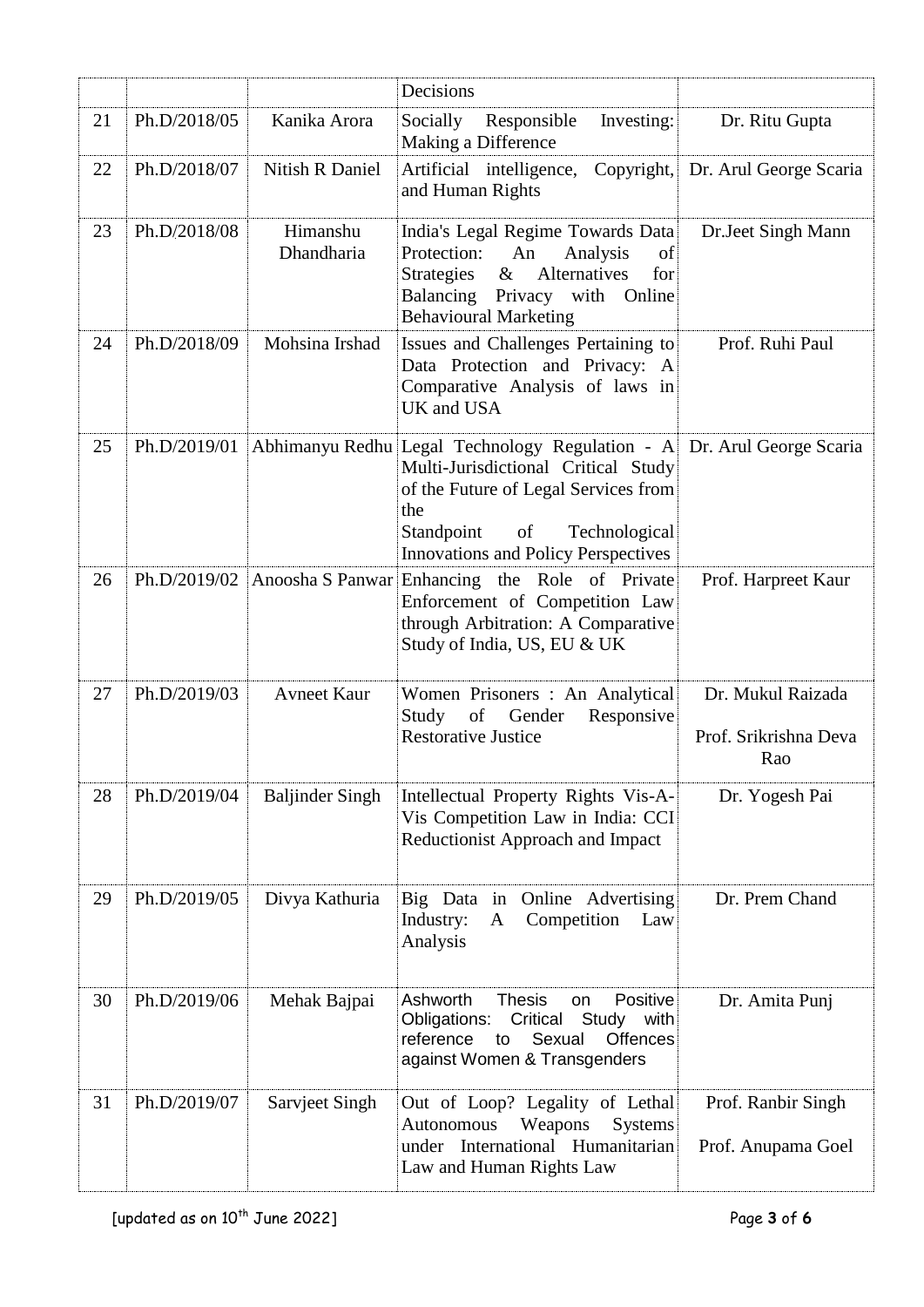| 32 | Ph.D/2019/08  | Saumya                         | Study of the Rights of Women<br>Workers in Global Value Chain of<br>Readymade<br>Garment<br>Industry:<br>Special Focus on Delhi-NCR                                                   | Dr. Sophy K.J.                                        |
|----|---------------|--------------------------------|---------------------------------------------------------------------------------------------------------------------------------------------------------------------------------------|-------------------------------------------------------|
| 33 | Ph.D/2020/01  | Chandan<br>Maheshwari          | A Critical Analysis of Government<br>in<br>Tort -<br>Need<br>liability<br>for<br>Codification<br>Legislative<br>the<br>on<br>Point                                                    | Dr. Sushila                                           |
| 34 | Ph.D/2020/02  | Ekshita Goel                   | Need for Public Health Emergency<br>Law in India: A Study                                                                                                                             | Prof. Anju Tyagi<br>Dr. Ritu Sharma                   |
| 35 | Ph.D/2020/03  | <b>Harpreet Singh</b><br>Giani | The Flight of Capital - The second<br>exodus of wealth from India to the<br><b>United Kingdom</b>                                                                                     | Prof. Srikrishna Deva<br>Rao<br>Prof. Maheshwar Singh |
| 36 | Ph.D/2020/04  |                                | Himangshu Rathee Role of Constitutional Morality in<br>Constitutional<br>Adjudication<br>in<br>India: An Evaluative Study                                                             | Prof. Anupama Goel                                    |
| 37 | Ph.D/2020/05  | K. Nidhi Mohan                 | A Critical Analysis of Cross Border<br>Insolvency- The Way Forward for<br>India                                                                                                       | Dr. Risham Garg                                       |
| 38 | Ph.D/2020/06  | Priyansha Hajela               | The<br>integration<br>of<br>Corporate<br>and<br>Environmental<br>Governance<br>Sustainability-shared value creation<br>with specific reference to India                               | Prof. Harpreet Kaur                                   |
| 39 | Ph.D./2020/07 | Rajasi Guharoy                 | Responsibilities<br>Role<br>and<br>of<br>Artificial Intelligence: A keen look<br>at the Legal Aspect along with<br><b>Legal Responsibility</b>                                        | Prof. Harpreet Kaur<br>Dr. Aparajita Bhatt            |
| 40 | Ph.D/2020/08  | Simran                         | Understanding the Indian Juvenile<br>Problem:<br>Crime<br>Comparative<br>of the Juvenile Justice<br>Analysis<br>USA, UK,<br>systems<br>in<br>India,<br>Germany, South Korea and Japan | Dr. Niraj Kumar                                       |
| 41 | Ph.D/2020/09  | <b>Tatheer Fatima</b>          | Whither<br>Crypto<br>currency<br>Regulation? A Study of the Indian<br>and International Legal Framework<br>with specific reference to Money<br>Laundering and Tax Implications        | Prof. Anil Kumar Rai                                  |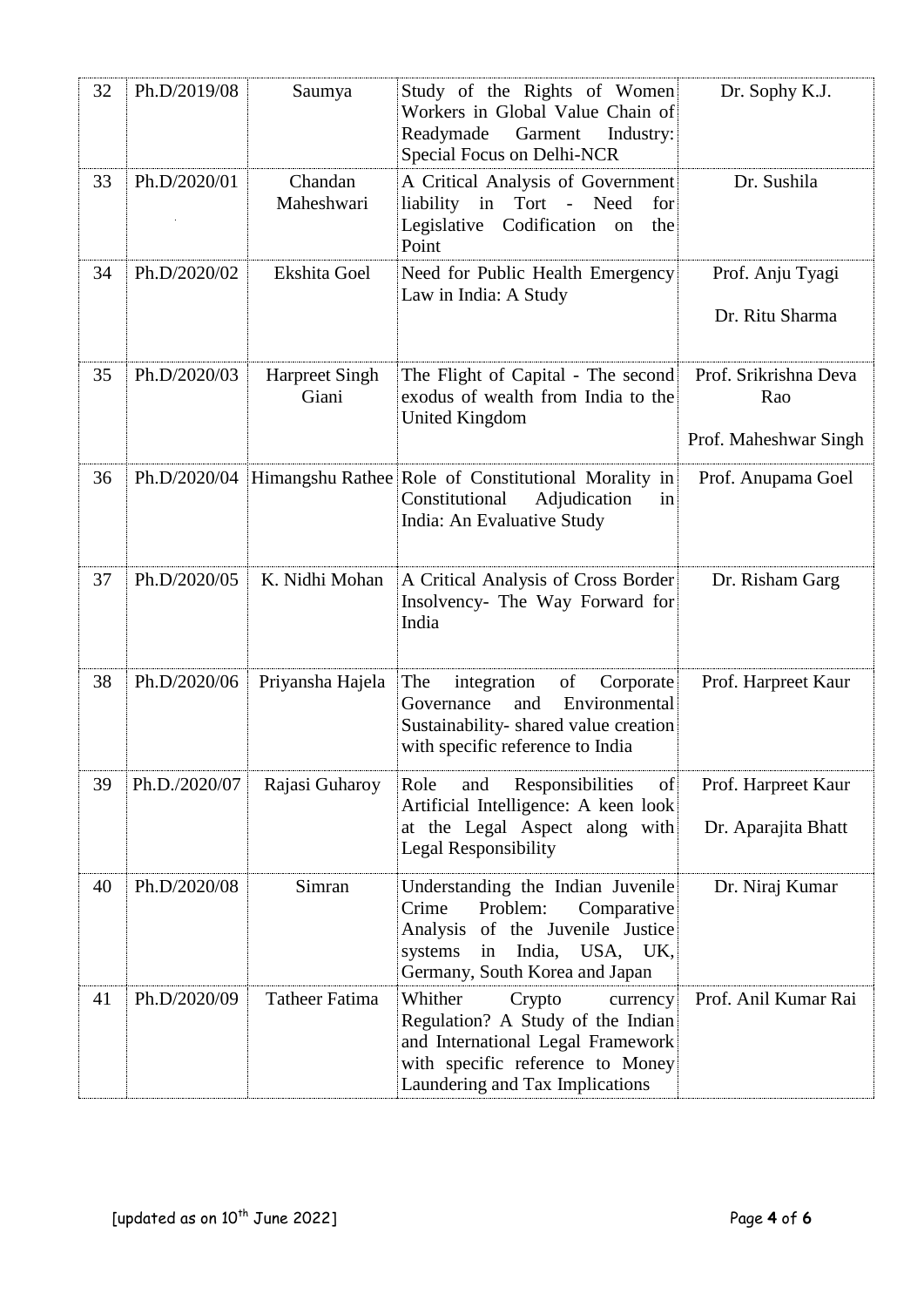| 42 | Ph.D2021/01 | Aadya Ritum                         | Tax avoidance on capital gains from<br>virtual-asset activities of Crypto<br>Traders in India                                                                                                                                                       | Dr. Jasper Vikas                                           |
|----|-------------|-------------------------------------|-----------------------------------------------------------------------------------------------------------------------------------------------------------------------------------------------------------------------------------------------------|------------------------------------------------------------|
| 43 | Ph.D2021/02 | Devashree<br>Dattatraya<br>Tulankar | Externalization of Asylum from the Prof.(Dr.) Bharti Kumar<br>South:<br>North<br>Global<br>to<br>Compatibility with International law<br>and Implications for Southern States                                                                       | Dr. Monika Negi                                            |
| 44 | Ph.D2021/03 | (Fn)                                | Ernest Nana Adjei The States and Protection of Dual<br>Nationals<br>International<br>in<br>Investment Agreements: Creating<br>sufficient<br>harmonization<br>and<br>overcoming Practical Difficulties in<br><b>Investor-State Arbitration (ISA)</b> | Dr. Daniel Mathew                                          |
| 45 | Ph.D2021/04 |                                     | Gaurav Chaudhary Rights of Women in agricultural<br>land and Critical Analysis of Local<br>Laws: Special Reference to Uttar<br>Pradesh                                                                                                              | Prof. (Dr.) Anju Tyagi                                     |
| 46 | Ph.D2021/05 | K. Parameshwar                      | Administering<br>Justice:<br>Appointments,<br>Infrastructural<br>Requirements and Assessment of<br>the Subordinate Judiciary                                                                                                                        | Prof.(Dr.) Srikrishna<br>Deva Rao                          |
| 47 | Ph.D2021/06 | Neha Tripathi                       | Reflections on working of the<br>Supreme Court in Interpreting the<br>Indian Constitution as Sentinel on<br>the Qui Vive                                                                                                                            | Prof.(Dr.) Anupama<br>Goel                                 |
| 48 | Ph.D2021/07 | Priyanka Sonowal                    | of<br>Study<br>North-East<br>India<br>A<br>Perspective<br>of<br>Geographical<br>Indication in Horticulture Sector<br>with special reference to Assam                                                                                                | Dr. Yogesh Pai                                             |
| 49 | Ph.D2021/08 | Sanjeet Singh                       | A Dialectical<br>Study on Judicial<br>Efficiency<br>$\&$<br>Economic<br>Development:<br>$\mathbf{A}$<br>Comparative<br>Analysis.                                                                                                                    | Prof.(Dr.) Ritu Gupta,<br>Dr. BhartiYadav                  |
| 50 | Ph.D2021/09 | Sanya Darakhshan<br>Kishwar         | The<br>of<br>incels,<br>feminist<br>rise<br>pishachini-mukti pujaris and anti-<br>feminism: Could Gender Neutral<br>downfall<br>the<br>Laws<br>of<br>save<br>Feminism in India?                                                                     | Dr. Amita Punj                                             |
| 51 | Ph.D2021/10 | Shubhangi<br>Khandelwal             | A Need of Contemporary Indian<br>Socio- Legal Framework in respect<br>Compensation<br>Right<br>for<br>to<br>Wrongfully<br>Convicted<br><b>or</b><br><b>Wrongfully Detained Persons</b>                                                              | Prof.(Dr.) Srikrishna<br>Deva Rao<br>Dr. Anup Surendranath |